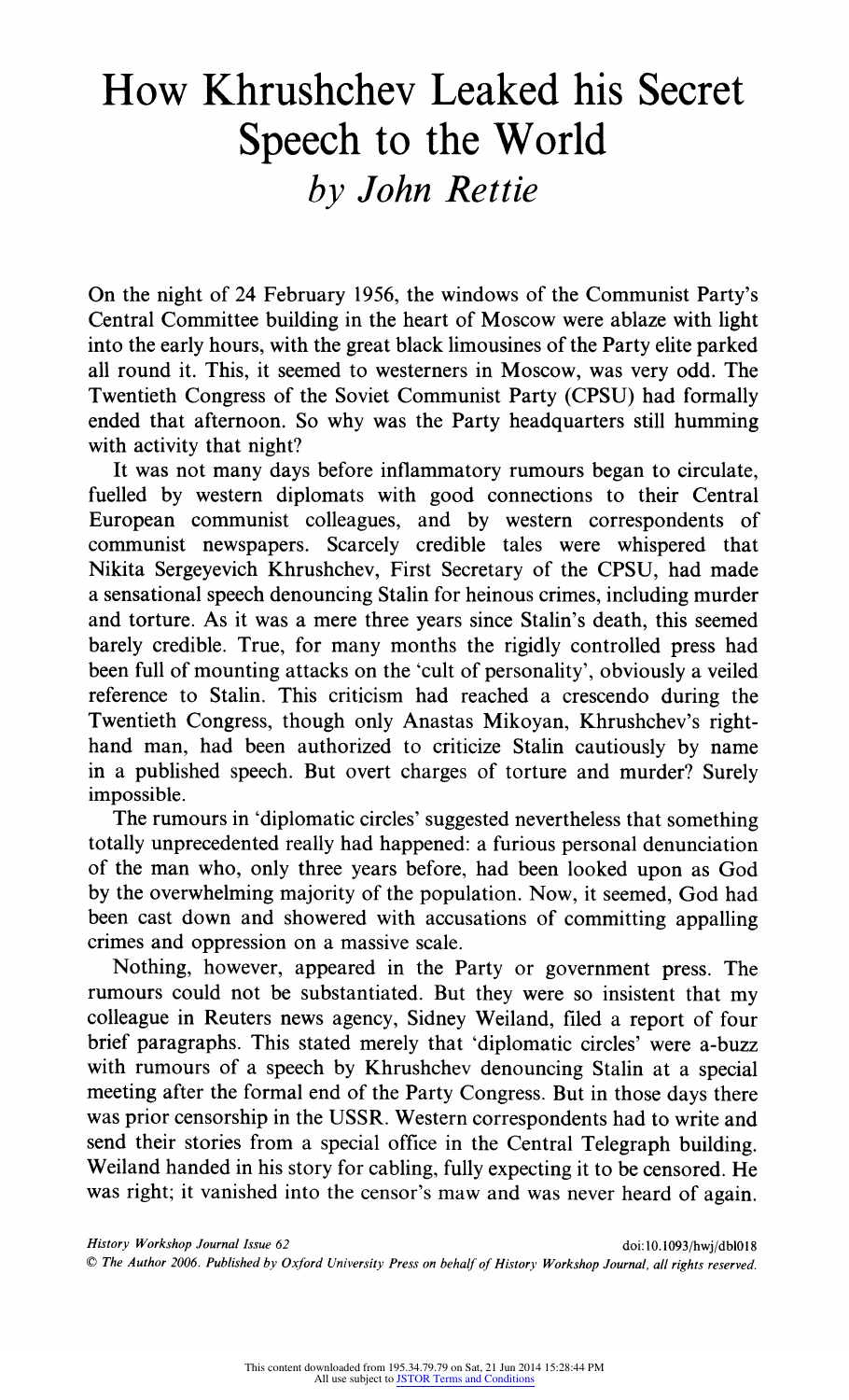Officially, Khrushchev's formally unscheduled speech was an unspeech. He himself never publicly admitted making it. But in fact, on the morning of 25 February, the Soviet Party delegates to the Twentieth Congress returned to the Great Kremlin Palace, without their foreign comrades, to be stunned by his tirade against their once revered leader.

A few days later, at the beginning of March, I had a telephone call from Kostya Orlov, a Soviet citizen I had met several times. 'You're going on holiday to Stockholm tomorrow', he said, 'and I must see you before you go.' It was my last evening, so I invited him round at once. He had often been to my flat in a block for foreigners only, and never appeared to have been to my flat in a block for foreigners only, and never appeared to have any difficulty getting past the militiamen who guarded the entrance from intrusion by Soviet citizens.

Orlov was an intelligent young man with a tinge of sleaziness about him, and not infrequently drunk. He lived on the ground floor of a squalid communal dwelling, in one of many small rooms off a long corridor, at the end of which was a kitchen, a toilet and a shower room for all on that floor to share. Most inhabitants of Soviet cities lived in such depressing conditions in those post-war years of acute housing shortage. I first met him the year before when I went to cover the arrival of French tourists  $-$  the first independent westerners to visit the Soviet Union since the second world war. He was trying to befriend them outside their hotel, though without the advantage of any language but Russian, and we fell into conversation. During the next few months I saw quite a lot of him, occasionally on visits to his solitary room, but more often when he came to my flat.

In those days this was so unusual that I had little doubt he was controlled by the KGB, though he always denied it, claiming to hate Soviet life; he even asked me if I could spirit him out of the USSR across the Finnish frontier or smuggle him out on a Finnish plane. He knew, of course, that I was then married to a Finn, had lived in Finland and was close to the Finnish embassy and Aero (as Finnair was then called  $-$  the only western airline flying into Moscow). What made me even more suspicious was that he offered to smuggle me into a Moscow factory if I would put on local clothes (then poorly made and horribly unfashionable) and masquerade as a Soviet citizen. 'Your Russian's good enough for you to pass as a Latvian', he explained. All the same, he told me a lot about Soviet life and passed me snippets of minor information that all proved correct. The best was a brief Central Committee resolution on pig production, which sent the US agricultural attaché, to whom I showed it, into paroxysms of delight. 'This is just what we've been looking for,' he chortled with grateful glee.

But the two stories that Orlov brought me that evening, a week or more after the Twentieth Party Congress, were no snippets. The first was, in journalistic terms, an earthquake. He confirmed that Khrushchev had indeed made his rumoured speech denouncing Stalin, and without any notes gave me a very full account of it. His memory was prodigious,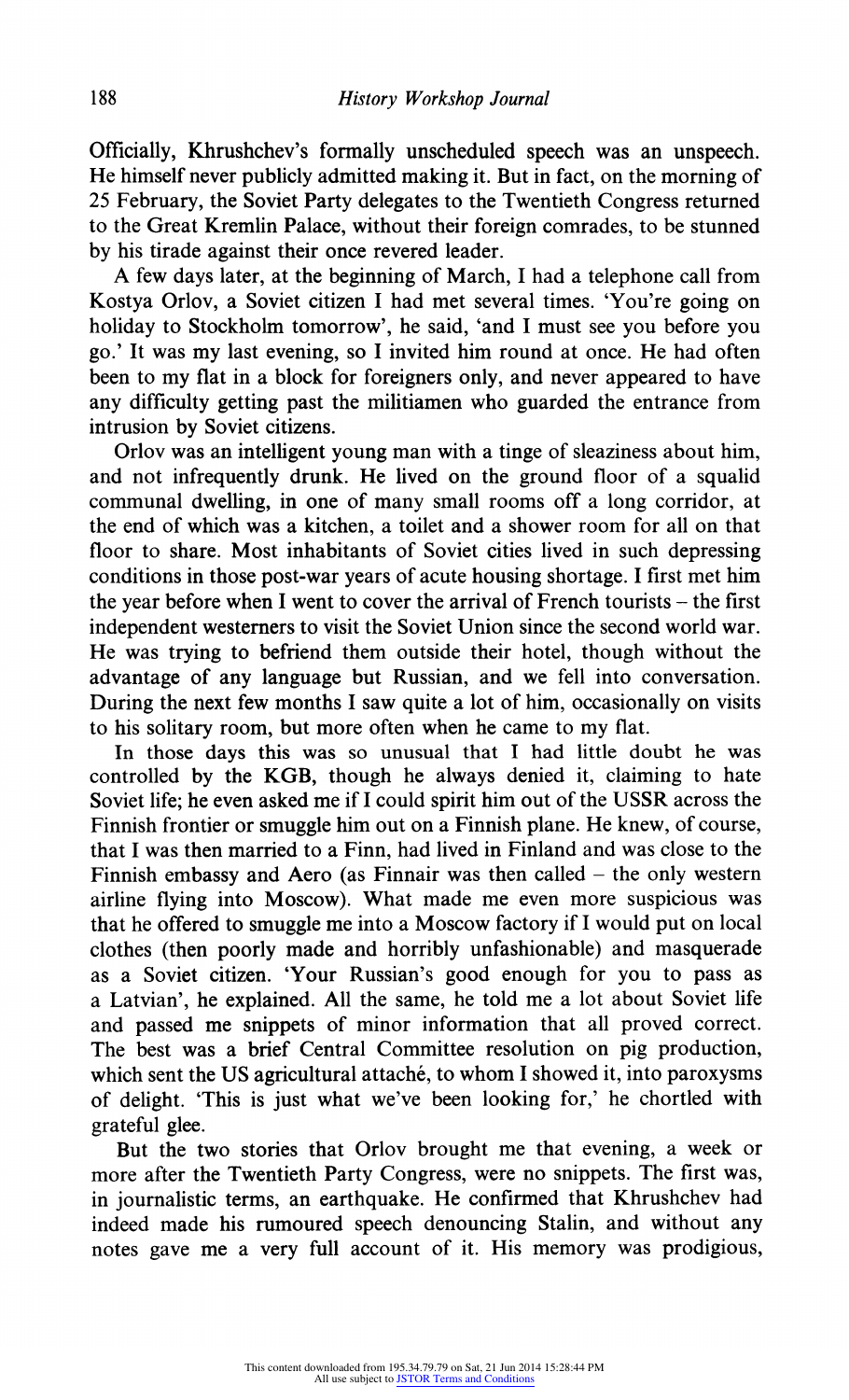almost photographic, though I was not to know that at the time. His version included two items that were not in the edited version leaked from the Polish Communist Party, which fell into the hands of the CIA and was published by the New York Times early in June.

One was Khrushchev's description of how Stalin often humiliated those around him, using the familiar 'thou' instead of the more formal 'you', as one would to servants or children. 'Once he turned to me', Khrushchev declared, 'and said: "Oi, you [thou], khokhol, dance the gopak". So I danced.' The gopak is a fast and intricate Ukrainian dance in the execution of which Khrushchev, a portly man, would have looked ridiculous. Khokhol is a derogatory term for a Ukrainian, Stalin knowing full well that Khrushchev had worked for many years in Kiev, most recently as Party leader. The second - which has been dismissed by some as apocryphal, but which Orlov told me - was that one Party delegate, incensed by Khrushchev's description of Stalin's torture and oppression of Party members, shouted: 'Why didn't you get rid of him?' Khrushchev stopped and looked round the hall. 'Who said that?' he barked. No one spoke. So he repeated: 'Who said that?' Still no response. 'Now you understand why we didn't try anything against him', he said drily.

The other story told by Orlov was that when the speech was read out to Party organizations in Georgia, Stalin's homeland, crowds had rioted in protest against the 'insult' to their national hero, during which a number of Georgian civilians and Soviet soldiers were killed. In addition, Orlov said, trains from the Georgian capital, Tbilisi, had been arriving in Moscow with smashed windows. This was a sensational story in its own right, though it paled into insignificance beside the speech itself. But my problem was: could I believe Orlov about either of them? It is easy now, with hindsight, to realize that of course they must have been true. But then, only three years after Stalin the God had died, and given all the resultant tensions in Soviet society, it seemed a colossal risk to believe such a tale from a single and somewhat dubious source, with little corroborating evidence and on that shaky foundation to disseminate it to the world with the authority of Reuters news agency. However, there remained only a few hours to make up my mind before flying to Stockholm.

And that raised another problem. In the 1930s, before the second world war, many western Moscow correspondents found Soviet censorship so restrictive that they often flew to Riga, the capital of then independent Latvia, to file their stories before returning to Moscow. Surprisingly, the Soviet government did not object at the time. But after nearly two decades of Stalinism since then, no western correspondent would have dared to do the same in the 1950s. At the very least instant expulsion would have resulted, if not much worse.

I felt unable to make a unilateral decision and called Weiland. It was then nearly midnight, but we agreed to meet on the street outside the Central Telegraph office where no hidden microphones could overhear us.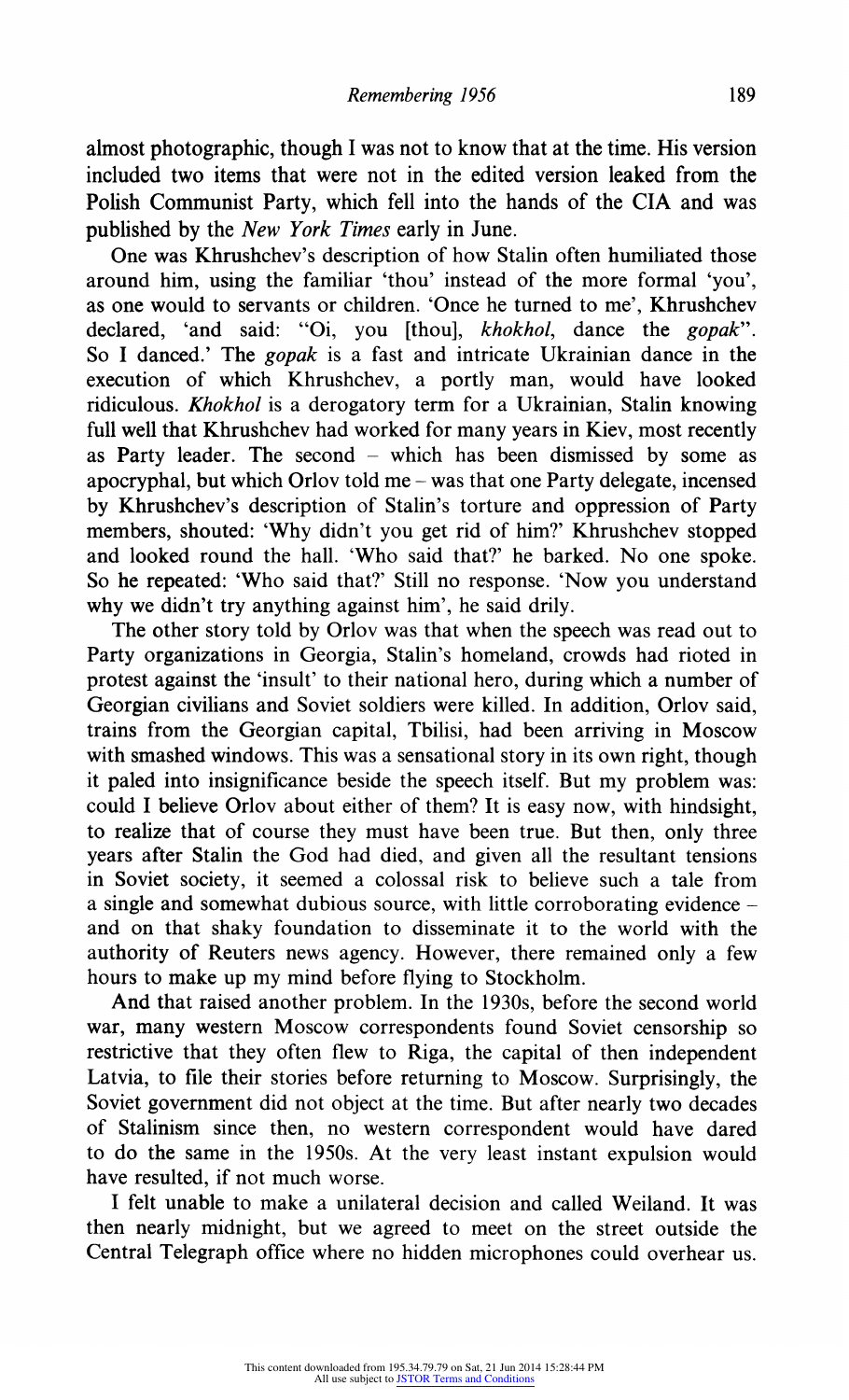It was a very cold winter, and we tramped through the snow as I recounted the tale, pausing from time to time under street lamps to consult my voluminous notes. In the end we decided we had to believe Orlov. His tale fitted with what little we knew from the rumours floating through the foreign community, and he had been reliable in the past with lesser information. Besides that, a New York Times correspondent was also flying out the next day and he would of course immediately report on the rumours of a sensational speech by Khrushchev denouncing Stalin. Thus we would be beaten on a story of which we had an incomparably better  $$ and exclusive - account. Unthinkable!

Orlov had to be genuine. 'If you don't get it out, you're *govno* [shit]', he had told me. Ironically, this now sounds suspiciously like a strong hint from the Soviet authorities to break the rules, though I could not have known it at the time.

So the next day my wife and I flew to Stockholm, the fat notebook burning a hole in my very tense pocket. We were to stay a fortnight with Finnish diplomats who had been transferred from Moscow, but I could not let them know that I was to be the author of the report which would be published all over the world the next day. So we stayed in a hotel for the first night, much of which I spent typing out the two stories and dictating them by telephone to London. I had spoken earlier to the News Editor and explained that under no circumstances should either story bear my name or even a Moscow dateline, and that the speech had to be based on 'Communist sources' - no others were possible.

When I was ready, Reuters called me back and put me through to 'copy' false American accent to disguise my identity. In vain. 'Thank you, John', 'copy' – the copy-takers. I was extremely nervous and fatuously assumed a said the familiar voice to my dismay when I finished my long dictation. When the Swedish papers appeared with Khrushchev's 'Stalin sensation' splashed across the front pages, it was datelined Bonn, and the riots in Georgia were sourced from Vienna.

My return to Moscow passed off without incident, but when I next saw Kostya I still thought it advisable to tell him that the story had already been published by the time I reached Sweden. I doubt if he believed me, but during the summer of 1956 the political thaw that had started eighteen months earlier went on soothing popular fears, especially in big cities like Moscow. It was not until October that the turmoil fomented by Khrushchev's speech burst upon Central Europe, notably in Poland and, above all, Hungary.

In Moscow the thaw switched instantly into deep freeze. During October, around the time of the Soviet military intervention in Hungary, not one top Soviet leader appeared at diplomatic receptions to drink and chat with the abandon and bonhomie of the past two years. When they reappeared, they looked haggard and drawn; Anastas Mikoyan, in particular, seemed to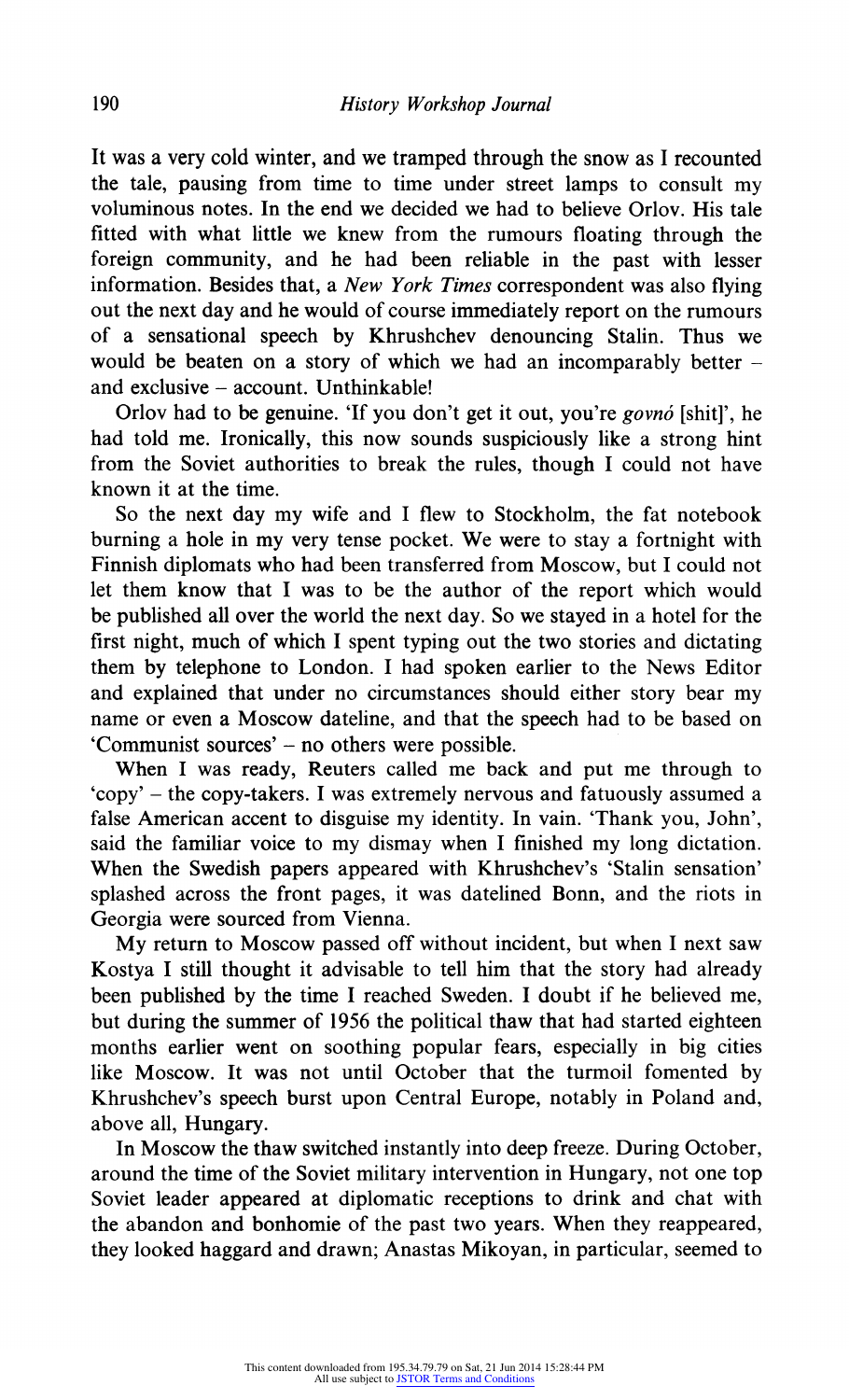have put on years. On the streets, Muscovites now turned hastily away from any friendly approach by foreigners. any friendly approach by foreigners.

There had also been incidents of unrest in the Soviet Union itself when the secret speech was read out to Communist Party and Komson (Communist Youth) meetings after the Twentieth Party Congress. Georgi Stalin's homeland, was the most violent (Orlov had told me only a small part of the story), but some meetings elsewhere, notably in Siberia, were more than unruly, particularly where students were involved. The threat to stability, both at home and abroad, seems to have caused Khrushchev some concern, and impelled him to tone down his programme of de-Stalinization. But this did not mean he regretted making the speech, nor its dissemination throughout the USSR and the rest of the world.

I saw very little of Orlov during the next few months, not least because one evening, while my wife was in Helsinki, he brought a 'friend' round to see me, a large Georgian. Both got very drunk, but the Georgian made repulsive homosexual advances and broke several bottles of wine. When I finally got rid of them, it took me till four a.m. to clean up the mess. Soon afterwards I gave a party for some friends, mostly western journalists, including a close Yugoslav friend who immediately warned me that Orlov was a provokator when he arrived uninvited in the company of two more 'friends'. Both were Russians, one I had met briefly at an official function. Orlov got very drunk and quite aggressive, leaving in high dudgeon when I told him to go. One of his 'friends' apologized for him, but stayed on at the party and said we must keep in touch. It was not this man, but a contact of his who phoned to invite me to lunch, where he announced himself to be a captain of the KGB. After four excellent weekly lunches, with lavish amounts of vodka, caviar and smoked salmon but a tone of growing menace, I finally cracked at the last one, when harsh Armenian brandy instead of vodka was served. So instead of attending the next week's lunch invitation, I asked the British ambassador to send a message to Reuters seeking my recall. During this period of several weeks I was followed ostentatiously about the streets of Moscow by obvious KGB agents. In the tension of that time, I assumed not unnaturally that this mounting pressure from the KGB was in some way connected with Khrushchev's secret speech and might be building up to some kind of retaliation. But on later reflection I concluded that it was merely the kind of pressure that the KGB exerted on many foreigners, in the hope of persuading or blackmailing them to become a KGB agent, or to denounce the West and remain in Moscow.

Much more significant, though, is the question of who told Orlov to leak the speech, and why to me. That he was operating independently, as he always claimed, is inconceivable. When I returned to Moscow thirty-two years later for the Guardian, I tried to make some enquiries. This was before the collapse of the Soviet Union, and KGB files were not yet available to westerners for selective inspection. But a veteran journalist on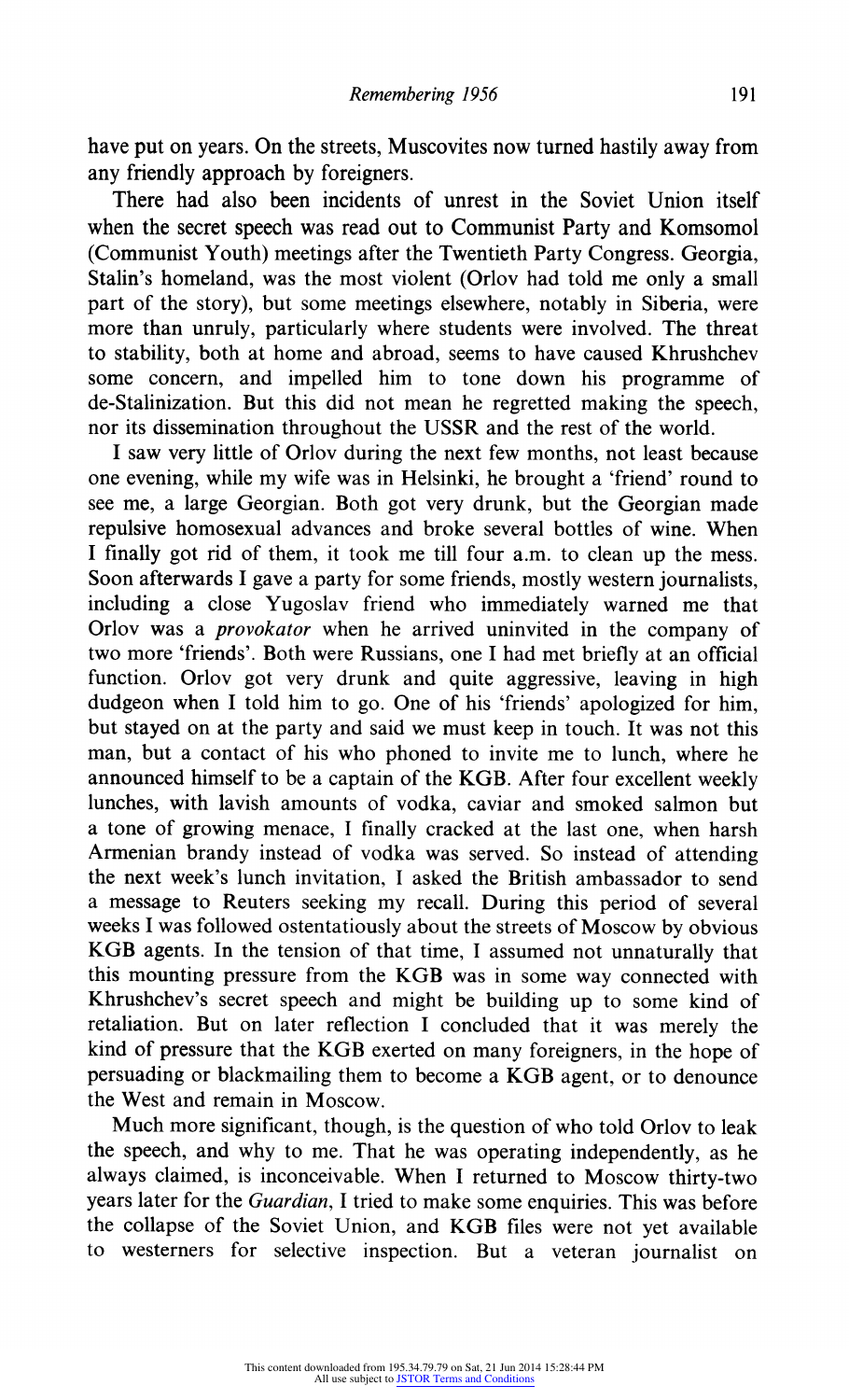Moscow News, who interviewed me about the speech, told me I would never find out. 'Even if it was Khrushchev himself, he said, 'you would find nothing in any file. Remember it was a Party decision that the speech should not be published - and in any case he said himself: "Comrades, we must not wash our dirty linen in public". Even he could not have risked putting any instruction on paper, and perhaps not even on the telephone. If he did issue an instruction, it would only have been by a quiet word to someone he trusted implicitly.'

I had a very similar response from Sergo Mikoyan, the son of Anastas. 'It was quite likely to have been Khrushchev', he said in an informal interview, 'possibly with my father's support. My father was the only colleague of Khrushchev to urge the exposure of Stalin from the first, and was his strongest supporter in this throughout. But any decision to use you to tell the world about the speech would have left no trace.'<br>There is, however, strong evidence that Khrushchev wanted his speech

There is, however, strong evidence that Khrushchev wanted his speech to be known in the rest of the world as well as in the Soviet Union. In his masterly biography, *Khrushchev: the Man and his Era*, William Taubman quotes Khrushchev's son Sergei as saving (p. 283): 'I very much doubt that quotes Khrushchev's son Sergei as saying (p. 283): T very much doubt that Father wanted to keep it secret. On the contrary! His own words provide confirmation of the opposite  $-$  that he wanted to bring his report to the people. Otherwise all his efforts would have been meaningless. The secrecy of the sessions was only a formal concession on his part.'

If this was indeed true, the selection of me as the conduit was quite logical. In those days foreigners in Moscow had to get exit visas to leave the country, so the authorities would have been aware of my imminent departure to Stockholm. Like other western journalists, I was also quite well known to Khrushchev and other members of the Party's Presidium, as they were all talking eagerly to us (some, like Molotov, less eagerly than others) at diplomatic and Kremlin receptions - often as much as once a week. I had once even drunk Khrushchev's glass of akvavit when he thrust it at me in the Norwegian embassy, commenting: 'This is a lot better than that whisky we had at your embassy last week - here, try it!' From the summer of 1954, when they started coming to diplomatic receptions, we journalists were used by Khrushchev and his colleagues as the quickest and easiest means of showing the world that they were human beings you could do business with, not ogres like Stalin immured behind the Kremlin's walls. To use one of us to publish the speech abroad, by bending the rules we worked under, only needed discretion and a buffer like Orlov who could dissociate any Soviet authority from responsibility.

In fact, in 1956 Orlov had told me that a friend of his who was the Party Secretary of an institute had been given the speech to read to the institute's Party members; this had to be done only once so that they could not study it in detail. He said his friend had to hand the speech back to headquarters within thirty-six hours, but had allowed him to read it during this time. This he presented as something he had done on his own initiative